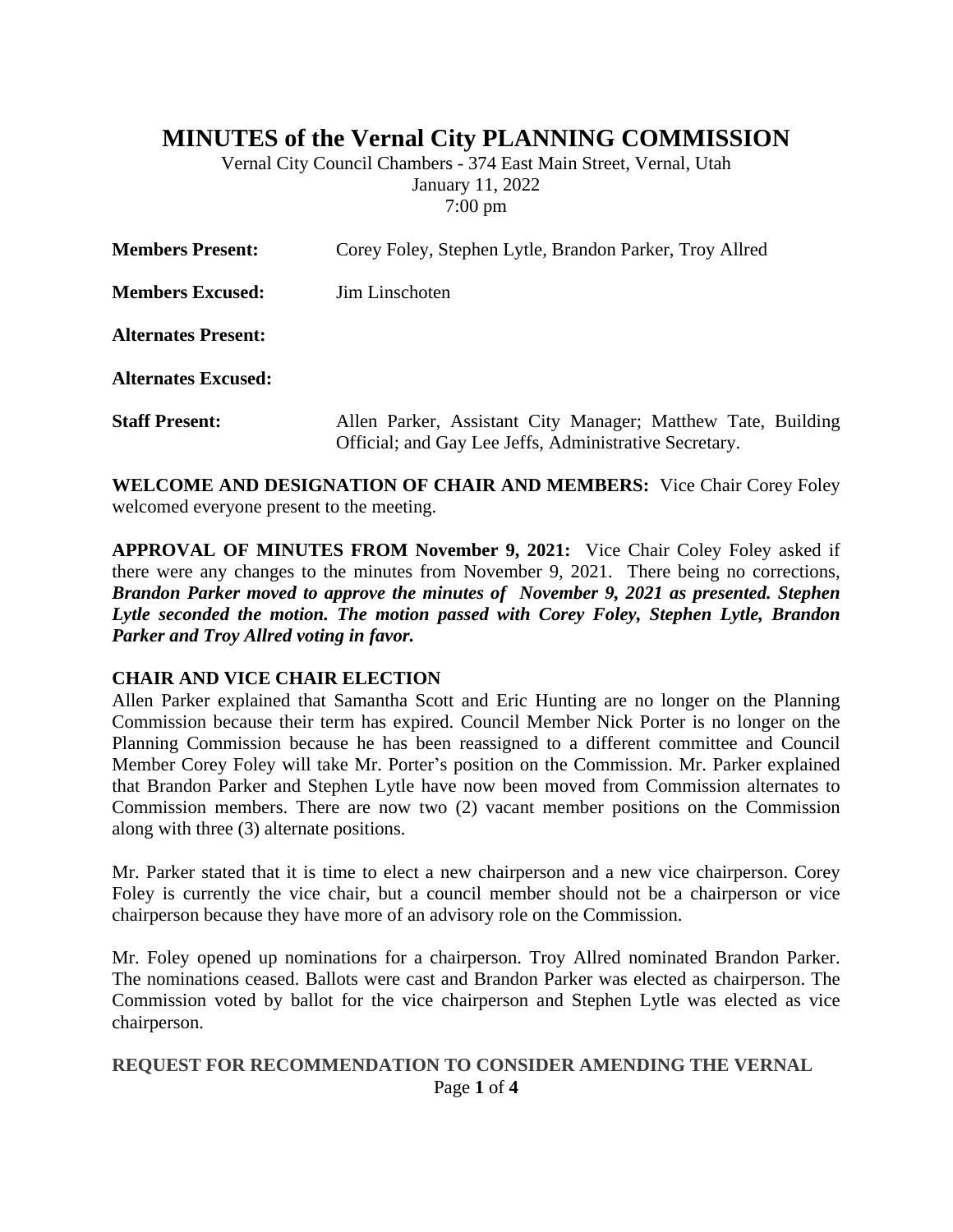# **CITY MUNICIPAL PLANNING AND ZONING CODE SECTION 16.42 – R-3 RESIDENTIAL ZONE – ALLEN PARKER**

Allen Parker explained that he had been looking at the City's densities, frontages and minimum lot sizes as the zones progress from the R-1 and RA-1 zones up to the R-4 zones. There is not as much of a taper as expected. Mr. Parker said that he would like to correct the R-3 zone by making the taper of the densities from zone to zone more appropriate. This correction will also force a change in the R-4 zone and in the definitions.

Mr. Parker reviewed the changes with the Commission. Section 16.42.040 Item A currently allows six thousand five hundred (6,500) square feet for the minimum area requirement for a single family dwelling and he would like to reduce that size by five hundred (500) square feet, which would change the density for that zone. Item B lot size would be reduced by five hundred (500) square feet, Item C would be reduced by one thousand (1,000) square feet, Item D would be reduced by five hundred (500) square feet and Item # would be reduced by one thousand (1,000) square feet. The changes in Section 16.42.050 currently allows sixty-five (65) feet for the minimum width requirement for a single family dwelling and he would like to reduce that size by five (5) feet. Item B would be reduced by five (5) feet, Item C would be reduced by ten (10) feet, Item D and E would stay the same. Mr. Parker stated that he did not write any changes to Section 16.42.060 because he wanted the Commissions input. Mr. Parker explained that when raw land that is in the R-3 zone is developed, the financing structure, the amount of units that can be built, and how it sits within the existing neighborhoods can be affected. Mr. Parker remarked that any changes to the R4 zone will mirror changes made to the R-3 zone. Mr. Parker informed the Commission for context that the largest lot requirement is eight thousand (8,000) square feet. Mr. Parker explained that with the pressure for higher density housing, it is better to make changes to the Code before there becomes a problem in the future. It also gives the staff consistency on how developments are approved. These changes will put the R-3 zone within what the State expects to see for moderate high density housing and will put the R-3 zone within the realm of possibility to receive grants that are related to this change, which is a side effect. Mr. Parker stated that there have not been any development pressures for this kind of change. Matt Tate commented that there is pressure in other parts of Utah, but not in Vernal at this time. Mr. Parker said that once the railroad hit the news on the Wasatch front, developers have taken interest in Vernal. Corey Foley verified that with the changes made to the zone that someone could build on a seventy-five (75) by seventy-five (75) square foot lot and that it would be single family high density zone. Mr. Parker affirmed that someone could potential do so, but that is a minimum size. There are different styles of homes that could be built on this size of lot for instance, shotgun homes and patio style homes. There is a lot of area in the City that are zoned R-1 and R-2 which supports single family dwellings. Troy Allred agreed that this change would be for more starter homes, retiree homes and more affordable homes. Mr. Parker said that the buildable envelope will depend on the setbacks of the lot. Stephen Lytle asked why the City prioritizes a larger front setback than a back setback with a smaller lot. Mr. Parker responded that front setbacks are almost always tied to aesthetics. It pushes the structure back away from the road, creates a front yard space and creates a more open community. Mr. Allred asked about the landscaping and water issues and if the City is going to allow gravel yards and rock yards. Mr. Parker answered that it will be allowed for residential, but not for multi-family and it is not allowed for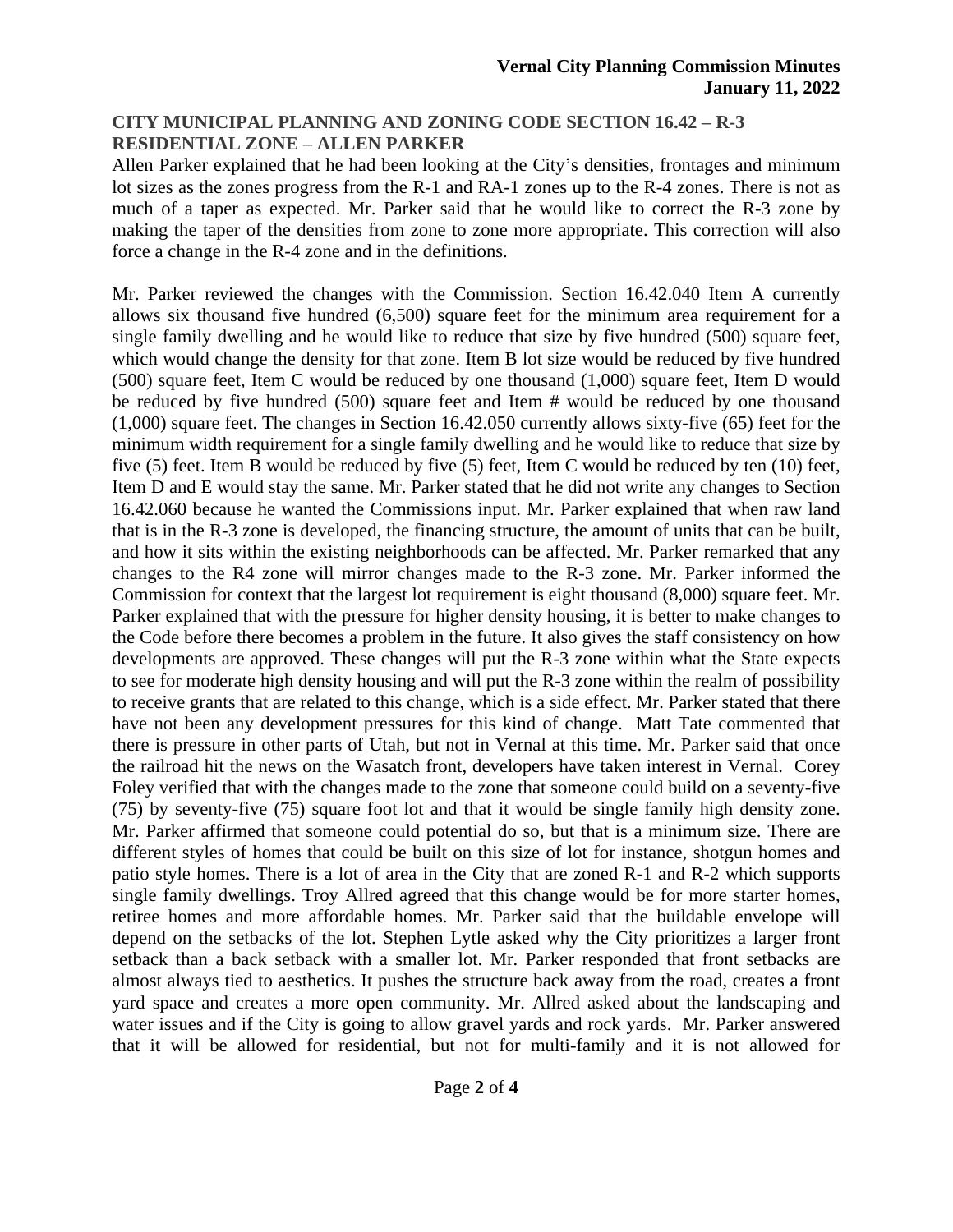#### **Vernal City Planning Commission Minutes January 11, 2022**

commercial. Mr. Parker informed the Commission that he is working on a water conservation plan that will be going before the City Council soon. Xeriscaping or water wise conservation could be looked at if there is interest. Mr. Parker asked the Commission if they liked the setback requirements. Corey Foley suggested changing the front setback to twenty-five (25) feet or twenty (20) feet so a builder has the opportunity to build a larger structure on the lot. This would be the minimum. Mr. Parker commented that it seems like the community is lacking age restricted homes that have low maintenance environments in which they exist. It could be a need in the community. Higher density means a different lifestyle that someone is looking for. Mr. Parker stated that he would change the front setbacks to twenty (20) feet and leave the other setbacks the same. He will bring the definition changes and the R-4 zone changes that will reflect the R-3 zone changes to the next meeting which will be a public hearing. Mr. Foley commented that parking is always a challenge. Mr. Parker replied that two (2) parking spots per unit will still be required in this zone.

# **REQUEST FOR RECOMMENDATION TO CONSIDER AMENDING THE VERNAL CITY MUNICIPAL PLANNING AND ZONING CODE SECTION 16.46 – MANUFACTURED HOME ZONE (MH) AND SECTION 16.04 – DEFINITIONS - ALLEN PARKER**

Allen Parker introduced the amendment to the Commission. The concept of a tiny house dwelling has been added to the City Code and is proposing that it be allowed explicitly within the Manufactured Home (MH) zone. The only zone that the City has a size square footage minimum is the R-1 and RA-1zones. The Manufactured Home (MH) zone has requirements that are very similar to the R-1 zone. If the City is going to address tiny homes as specific subcategories of dwellings, then maybe the City should allow a tiny home to be built in Manufactured Home (MH) zone subdivisions or placed in Manufactured Home parks. The International Residential Code (IRC) calls tiny houses "any residential structure under four hundred (400) square feet in size." Mr. Parker felt like the minimum of a tiny house should be one hundred fifty (150) feet. Corey Foley mentioned that a shipping container is eight (8) feet wide and twenty (20) feet long which is one hundred sixty (160) square feet. Mr. Foley felt that realistically someone could live in a home that small but wondered if a home that small on a lot that big, smaller than that is almost a waste of a lot. Mr. Parker explained that he defined the tiny house in this change and said that it is a permitted use within the MH zone and then shrunk the lot size to five thousand (5,000) square feet and the lot width down to fifty (50) feet within a Manufactured Home subdivision which is not the same as a trailer park. The City needs to look at the size of the lot and does the City create a specific sub-category of lot sizes for tiny homes or does the City shrink the lot sizes overall. Mr. Parker stated that a lot of the State permits tiny homes as Additional Dwelling Units (ADU), which are allowed in the City in the R-2, R-3 and R-4 zones. Mr. Foley voiced his concern about putting a man-camp house on a lot. Mr. Parker responded that Housing and Urban Development (HUD) standards would have to be met before this type of home could be placed on a lot. There are dimensional standards that also need to be met. Matt Tate explained that a tiny home is a site built home or brought from a manufacturer. A man-camp house would need engineering and bringing it up to IRC standards before it could get approval from the building department. A shipping container will also need to meet these standards to be a habitable space. Mr. Parker stated that he is looking specifically at the MH zone